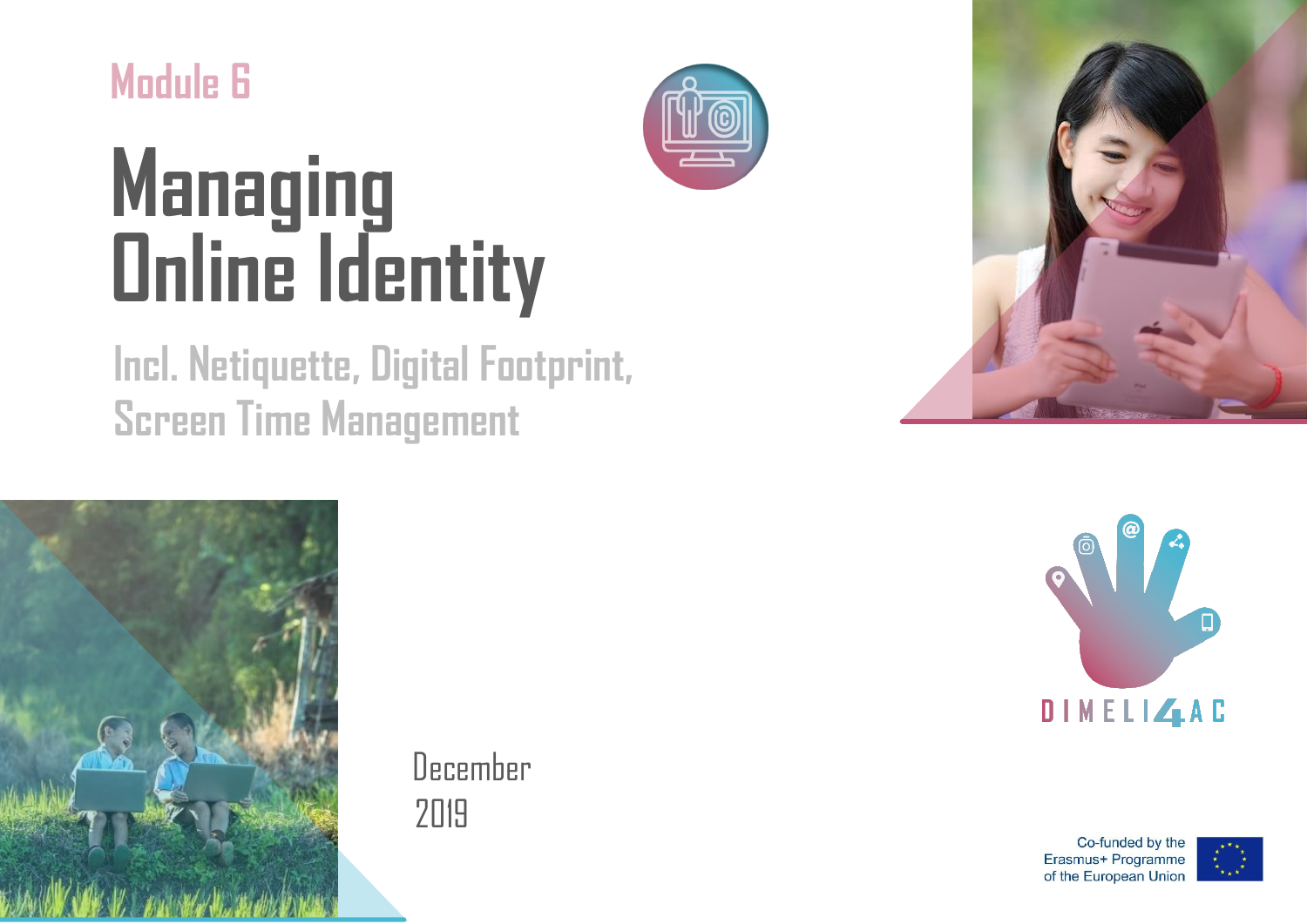

#### Project information

| Project Title:                 | Digital Media Literacy for Active Citizenship |
|--------------------------------|-----------------------------------------------|
| Project Acronym:               | DIMELI4AC                                     |
| <b>Grant Agreement Number:</b> | 2018-1-DE03-KA201-047411                      |
| Coordinator:                   | Liebniz Universität Hannover                  |
| Project Website:               | www.dimeli.eu                                 |



This document by Dimeli4AC is licensed under CC BY-SA 4.0. To view a copy of this license, visit https://creativecommons.org/licenses/by-sa/4.0

The European Commission support for the production of this publication does not constitute an endorsement of the contents which reflects the views only of the authors, and the Commission cannot be held responsible for any use which may be made of the information contained therein.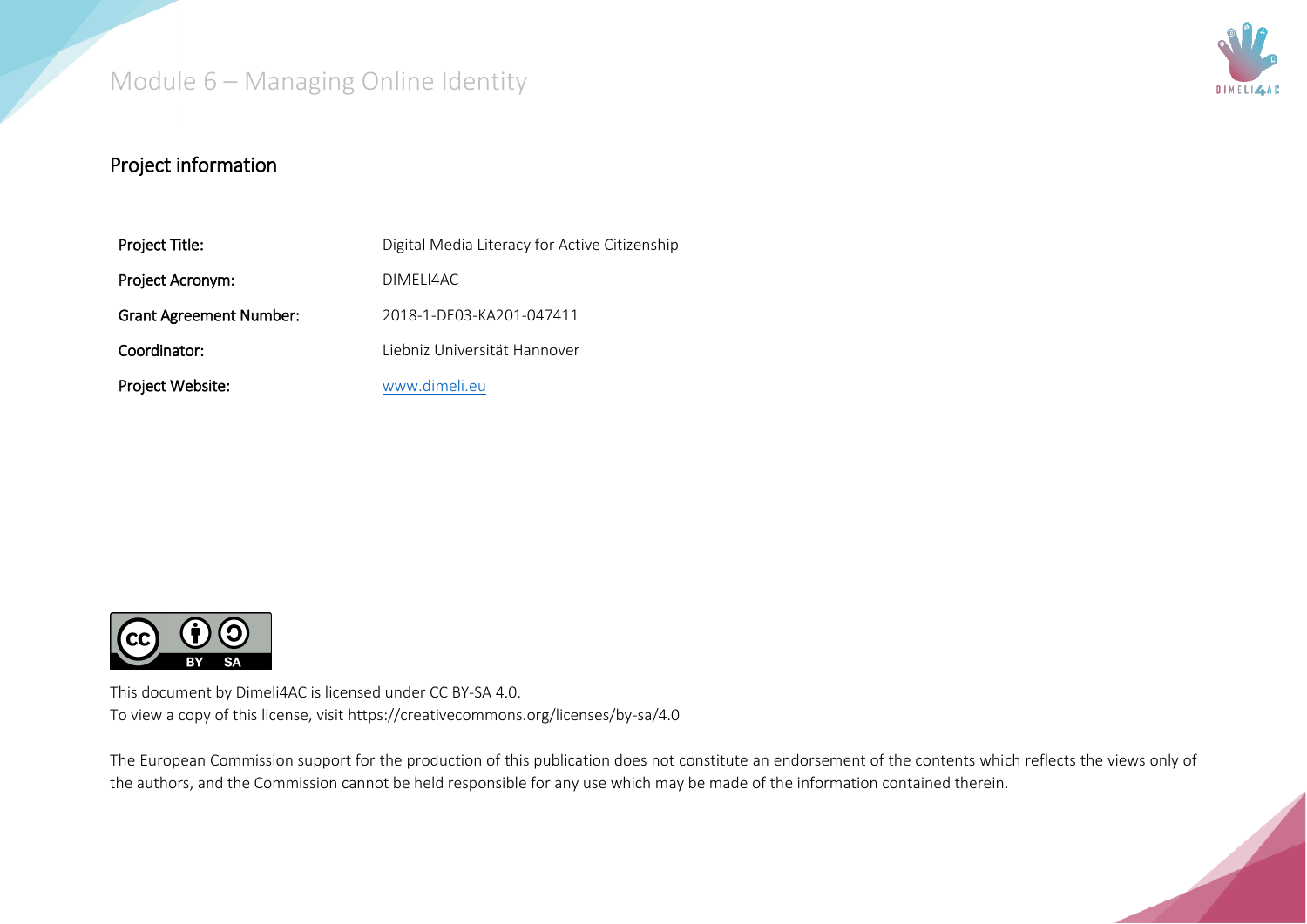

#### 1 Learning Objectives

- 1. Learning about what comprises our digital identity and why it is important to be conscious of it;
- 2. Acquiring the skillset needed to distinguish between appropriate and inappropriate online behaviours that form one's digital identity;
- 3. Training students how to manage their online identity to avoid the pitfalls that may result from abusive or inappropriate behaviour and use of the internet.

#### 2 General Description

In the digital era, our online identity is just as important and valid as our offline identity; sometimes even more so, as a lot of people see our online profile before they meet us. With this in mind, we must consider that the internet is forever: when something goes online, it can never be removed entirely. It is therefore of vital importance to maintain an online profile that paints us in a good light. It is also vital to maintain a balance between our online and our offline identity, through moderation in use, both in *how long* we spend in front of a screen and in *what we do* with our time in front of the screen.

This module, comprised by 3 topics, challenges students to reflect on their own online identity and form healthy and appropriate habits for their internet use. In the first topic, *Netiquette*, students will be taught that their online behaviour matters just as much as their offline behaviour, and that they need to be considerate of others when online. The second topic, *Digital Footprint*, will expand on the first topic, demonstrating the importance of being conscious of our online presence, and teach ways to maintain an active digital footprint that does not misrepresent them. Finally, *Screen Time Management*will show the students the importance of balance between their online and their offline personas, and teach them ways to moderate their actions and the amount of time they are online.

Overall, students will be shown ways to manage their behaviour on and around the internet, in a way that promotes their wellbeing and shields them from some of the major pitfalls of everyday technology.

### 3 Introduction to the Topic

Nowadays, technology is a part of our everyday lives. We are online perhaps more than we are offline, as we are almost constantly in front of a screen, whether on a smartphone, a computer monitor, a laptop or a tablet, and it is important to remember that the person we are online has an impact on our offline lives, as well. This module will teach you why you need to be careful with your online identity, how to paint yourself in a good light in online interactions, and how to manage your time and activities online.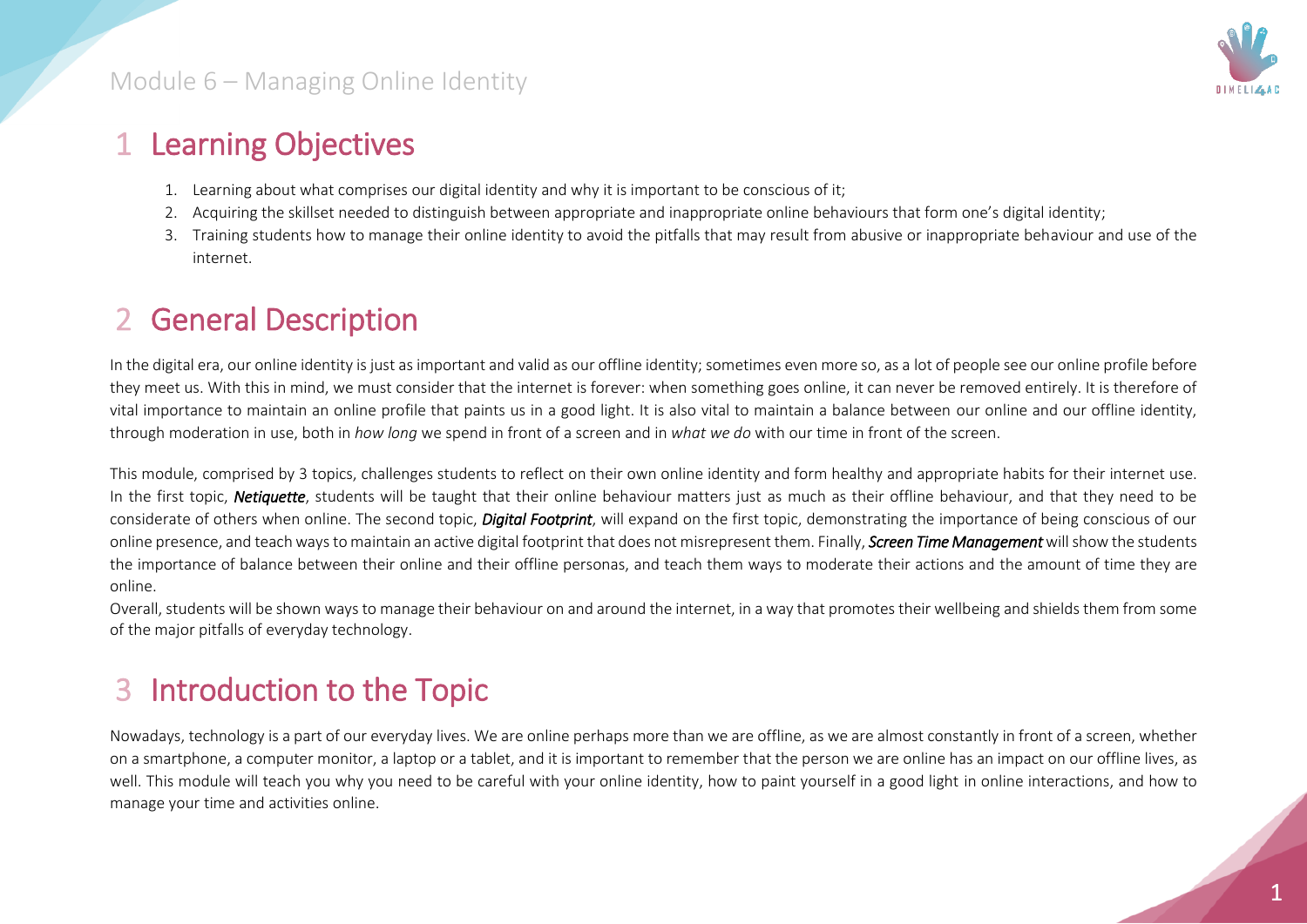

#### 4 Framework

| <b>TOPIC 1</b>    | Indicators<br>(Level) | <b>Benchmarks</b><br>(Aim)                                                                                                                                                                                                                                                                                                                                                               | Syllabus                                                                                                                                                                 | Activity                                | Resources /<br><b>Scenarios</b><br><b>Basic</b><br>$(10-12 y.o.)$                          | Resources /<br><b>Scenarios</b><br>Advanced<br>$(12-15 y.o.)$                                        | Assessment                                                                                              |
|-------------------|-----------------------|------------------------------------------------------------------------------------------------------------------------------------------------------------------------------------------------------------------------------------------------------------------------------------------------------------------------------------------------------------------------------------------|--------------------------------------------------------------------------------------------------------------------------------------------------------------------------|-----------------------------------------|--------------------------------------------------------------------------------------------|------------------------------------------------------------------------------------------------------|---------------------------------------------------------------------------------------------------------|
| <b>NETIQUETTE</b> | Understand            | By the end of the<br>lessons the students<br>will be able:<br>1.1 To know what<br>Netiquette is and how<br>it is derived<br>1.2 To understand that<br>social media is an<br>extension of society<br>and face-to-face<br>interaction<br>1.3 To identify the<br>reasons that people<br>sometimes misbehave<br>or are misunderstood<br>on social media<br>(purposefully vs<br>accidentally. | Topics to be taught by<br>teacher:<br>1.1 Definition of<br>Netiquette - meaning<br>1.2 Social media as an<br>extension of society<br>1.3 Misbehaviour on<br>social media | $1.1 - 1.3$<br>Presentation or<br>video | 1.1 to 1.3<br>Presentation or<br>video<br>(additional<br>material to be<br>added later on) | 1.1 to 1.3<br>Online<br>presentation or<br>video<br>(additional<br>material to be<br>added later on) | Pre-Testing: Quiz<br>(What do students)<br>know about<br>netiquette, can they<br>guess the definition?) |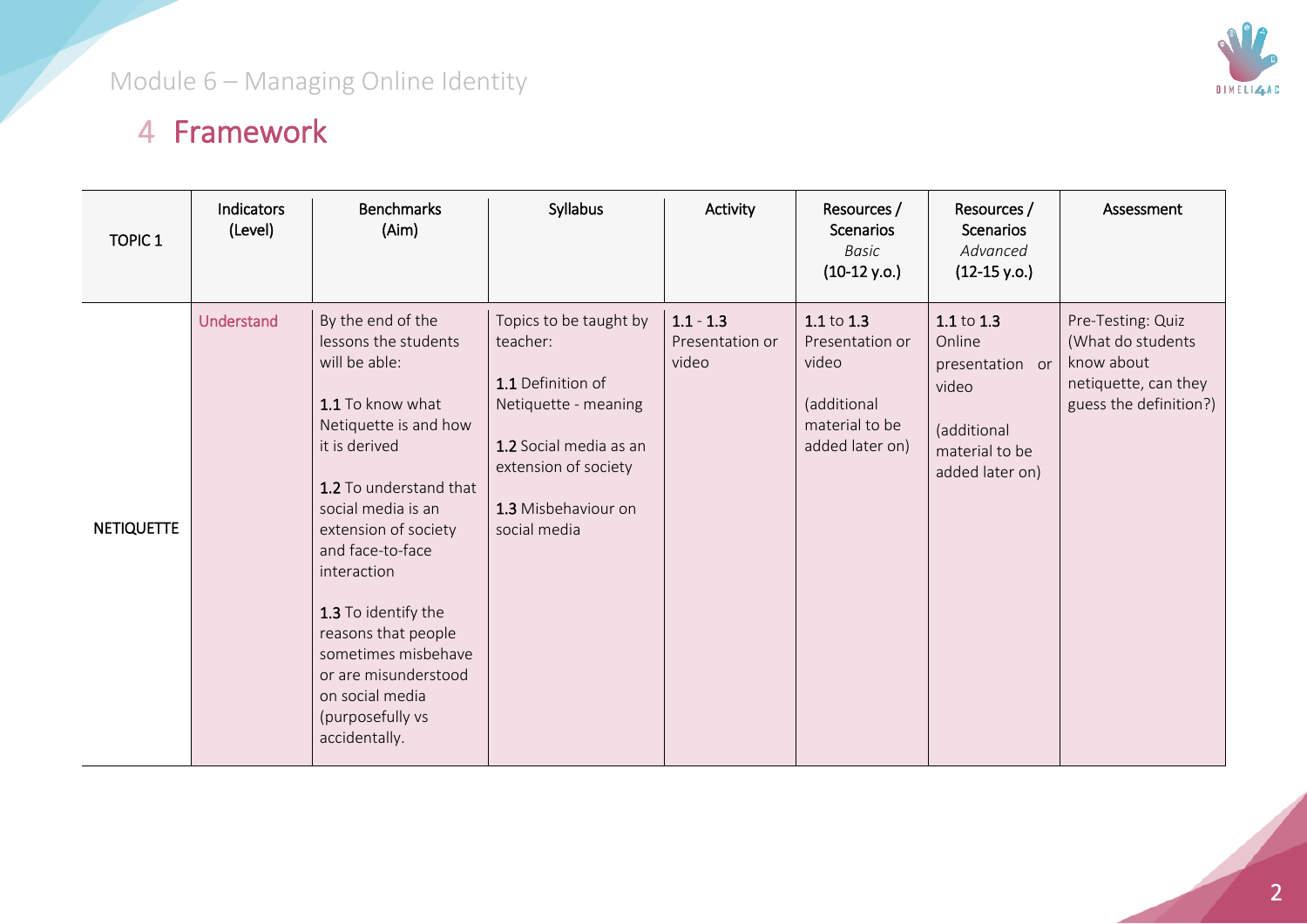

| Engage /<br>Interact | By the end of the<br>lessons the students<br>will be able:<br>2.1 To participate in<br>online communication<br>which is a form of<br>content creation (e.g.<br>based on scenarios)<br>2.2 To interact with<br>other individuals<br>online in line with rules<br>prescribed by<br>Netiquette, depending<br>on the environment in<br>order to identify the<br>demands each time<br>(e.g. for professional<br>use, informal<br>communication) | Topics to be taught:<br>2.1 Reacting to content<br>as content itself<br>(formats of interaction:<br>video, text, audio,<br>image)<br>2.2 Rules of netiquette<br>2.3 Netiquette in<br>different online<br>environments | 2.1 Presentation<br>or video<br>2.1 YouTube<br>"react" videos<br>2.2 Presentation<br>or video | Video on<br>netiquette rules:<br>https://www.yo<br>utube.com/watc<br>h?v=FWMk Zv7<br>nB8<br>(additional<br>material to be<br>added later on) | Video on<br>netiquette rules:<br>https://www.yo<br>utube.com/watc<br>h?v=FWMk Zv7<br>nB8<br>(additional<br>material to be<br>added later on) | Quiz:<br>Multiple choice and<br>T/F questions.                                                                                                                |
|----------------------|--------------------------------------------------------------------------------------------------------------------------------------------------------------------------------------------------------------------------------------------------------------------------------------------------------------------------------------------------------------------------------------------------------------------------------------------|-----------------------------------------------------------------------------------------------------------------------------------------------------------------------------------------------------------------------|-----------------------------------------------------------------------------------------------|----------------------------------------------------------------------------------------------------------------------------------------------|----------------------------------------------------------------------------------------------------------------------------------------------|---------------------------------------------------------------------------------------------------------------------------------------------------------------|
| Analyze              | By the end of the<br>lessons the students<br>will be able:<br>3.1 To analyse the<br>benefits of Netiquette<br>3.2 To identify the<br>consequences of<br>online interaction                                                                                                                                                                                                                                                                 | Topics to be taught:<br>3.1 Benefits of<br>Netiquette<br>3.2 Consequences of<br>interacting without<br>netiquette<br>(misunderstanding due                                                                            | 3.1 Presentation<br>or video                                                                  | (material to be<br>added later on)                                                                                                           | (material to be<br>added later on)                                                                                                           | Scenario:<br>Instances of online<br>interactions given to<br>students.<br>What might be the<br>consequences of<br>these online<br>interactions/respons<br>es? |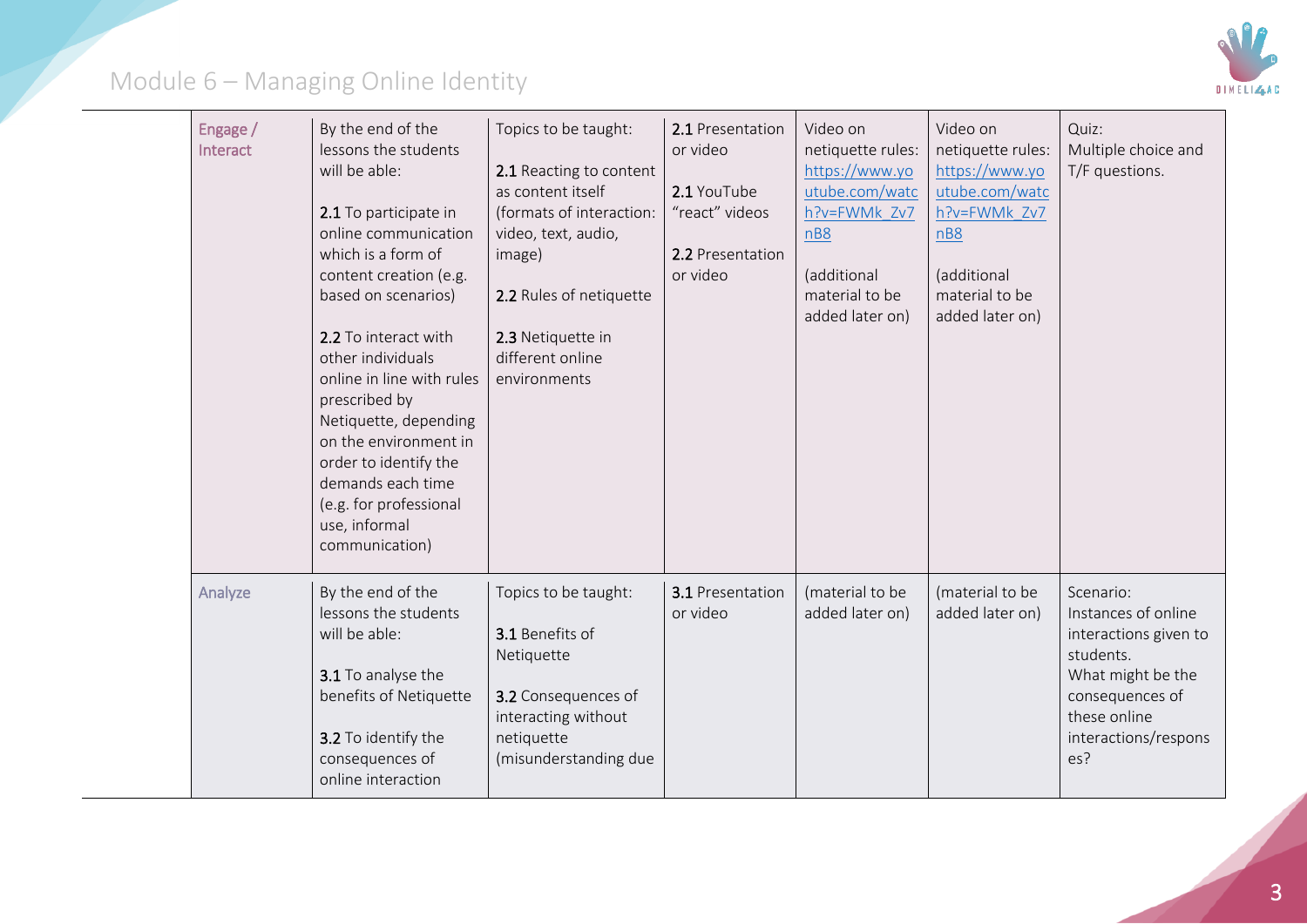

|          |                                                                                                                                                                                                                                                                                                                                                                                                                                                             | to written speech,<br>hurting individuals                                                                                                                                                                         |                                                                                                                                                                                                      |                                                                                                                                                                                                                                    |                                                                                                                                                                                                                                    |                                                                                           |
|----------|-------------------------------------------------------------------------------------------------------------------------------------------------------------------------------------------------------------------------------------------------------------------------------------------------------------------------------------------------------------------------------------------------------------------------------------------------------------|-------------------------------------------------------------------------------------------------------------------------------------------------------------------------------------------------------------------|------------------------------------------------------------------------------------------------------------------------------------------------------------------------------------------------------|------------------------------------------------------------------------------------------------------------------------------------------------------------------------------------------------------------------------------------|------------------------------------------------------------------------------------------------------------------------------------------------------------------------------------------------------------------------------------|-------------------------------------------------------------------------------------------|
| Evaluate | By the end of the<br>lessons the students<br>will be able:<br>4.1 To evaluate<br>examples of<br>Netiquette from online<br>communication<br>4.2 To reflect on good<br>examples of<br>Netiquette<br>4.3 To reflect on bad<br>instances of online<br>communication that<br>can lead to<br>$miscomm$ unication -<br>not getting the correct<br>information across<br>4.4 To critically judge<br>instances of online<br>communication that<br>can offend someone | Topics to be taught:<br>4.1 Keywords/phrases<br>of netiquette<br>4.2 Keywords/phrases<br>that can lead to<br>misunderstandings<br>(bad)<br>4.3 Keywords/phrases<br>that can lead to<br>offending readers<br>(bad) | 4.1 and 4.2<br>Presentation or<br>video<br>Students and<br>teacher review<br>instances of<br>online<br>communication<br>(can be done on<br>handouts passed<br>out in class, or in<br>a presentation) | Good examples<br>of Netiquette<br>taken from real-<br>life instances<br>(social media,<br>platforms etc.)<br>Bad examples of<br>online<br>communication<br>taken from real-<br>life instances<br>(social media,<br>platforms etc.) | Good examples<br>of Netiquette<br>taken from real-<br>life instances<br>(social media,<br>platforms etc.)<br>Bad examples of<br>online<br>communication<br>taken from real-<br>life instances<br>(social media,<br>platforms etc.) | Students can be<br>asked to evaluate<br>real-life instances of<br>online<br>communication |
| Create   | By the end of the<br>lessons the students<br>will be able to:                                                                                                                                                                                                                                                                                                                                                                                               | Topics to be taught:                                                                                                                                                                                              | 5.1 and 5.2<br>presentation or<br>video                                                                                                                                                              | Group work:<br>each group is<br>given a different                                                                                                                                                                                  | Group work:<br>each group is<br>given a different                                                                                                                                                                                  | Quiz:<br>Multiple choice and<br>T/F questions.                                            |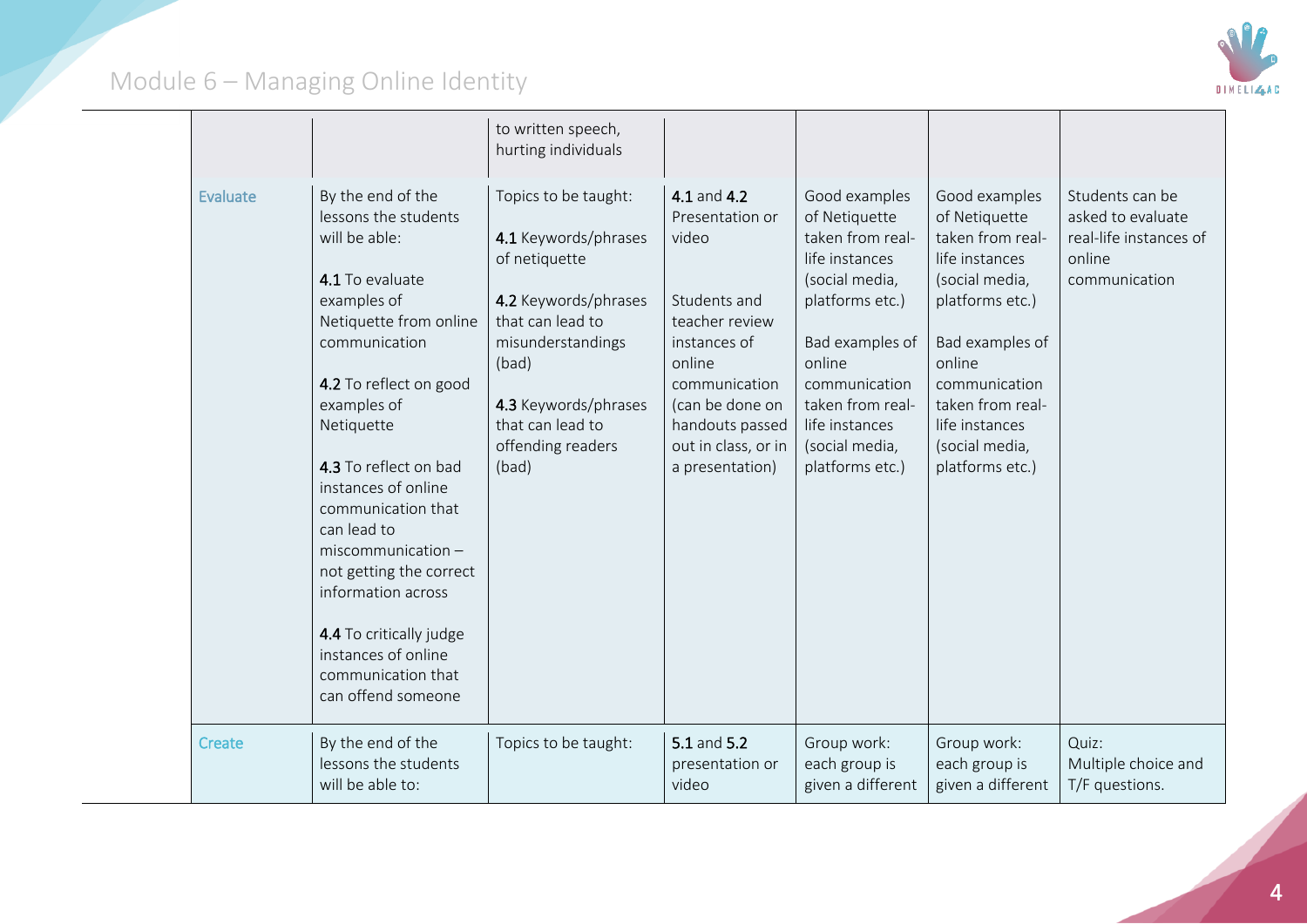

|  | 5.1 To evaluate their<br>online interaction and<br>re-create, modify<br>adjust etc. accordingly<br>5.2 To have an active<br>mindful participation in<br>various environments<br>in line with the rules of<br>netiquette (social<br>media, gaming chats,<br>forums) | 5.1 What students<br>need to ask<br>themselves about their<br>online interactions<br>5.2 Proposed changes,<br>modifications, actions<br>to take etc.<br>5.3 Tips for students to<br>follow about online<br><i>interactions</i><br>5.4 Online<br>communication<br>scenarios for practical<br>exercise of knowledge | 5.3 Group work | scenario (video,<br>post, image,<br>audio) to react<br>to.<br>Material is to be<br>differentiated to<br>accommodate<br>for age group | scenario (video,<br>post, image,<br>audio) to react<br>to.<br>Material is to be<br>differentiated to<br>accommodate<br>for age group | Assignment: Create<br>content following the<br>rules of Netiquette. |
|--|--------------------------------------------------------------------------------------------------------------------------------------------------------------------------------------------------------------------------------------------------------------------|-------------------------------------------------------------------------------------------------------------------------------------------------------------------------------------------------------------------------------------------------------------------------------------------------------------------|----------------|--------------------------------------------------------------------------------------------------------------------------------------|--------------------------------------------------------------------------------------------------------------------------------------|---------------------------------------------------------------------|
|  |                                                                                                                                                                                                                                                                    | acquired                                                                                                                                                                                                                                                                                                          |                |                                                                                                                                      |                                                                                                                                      |                                                                     |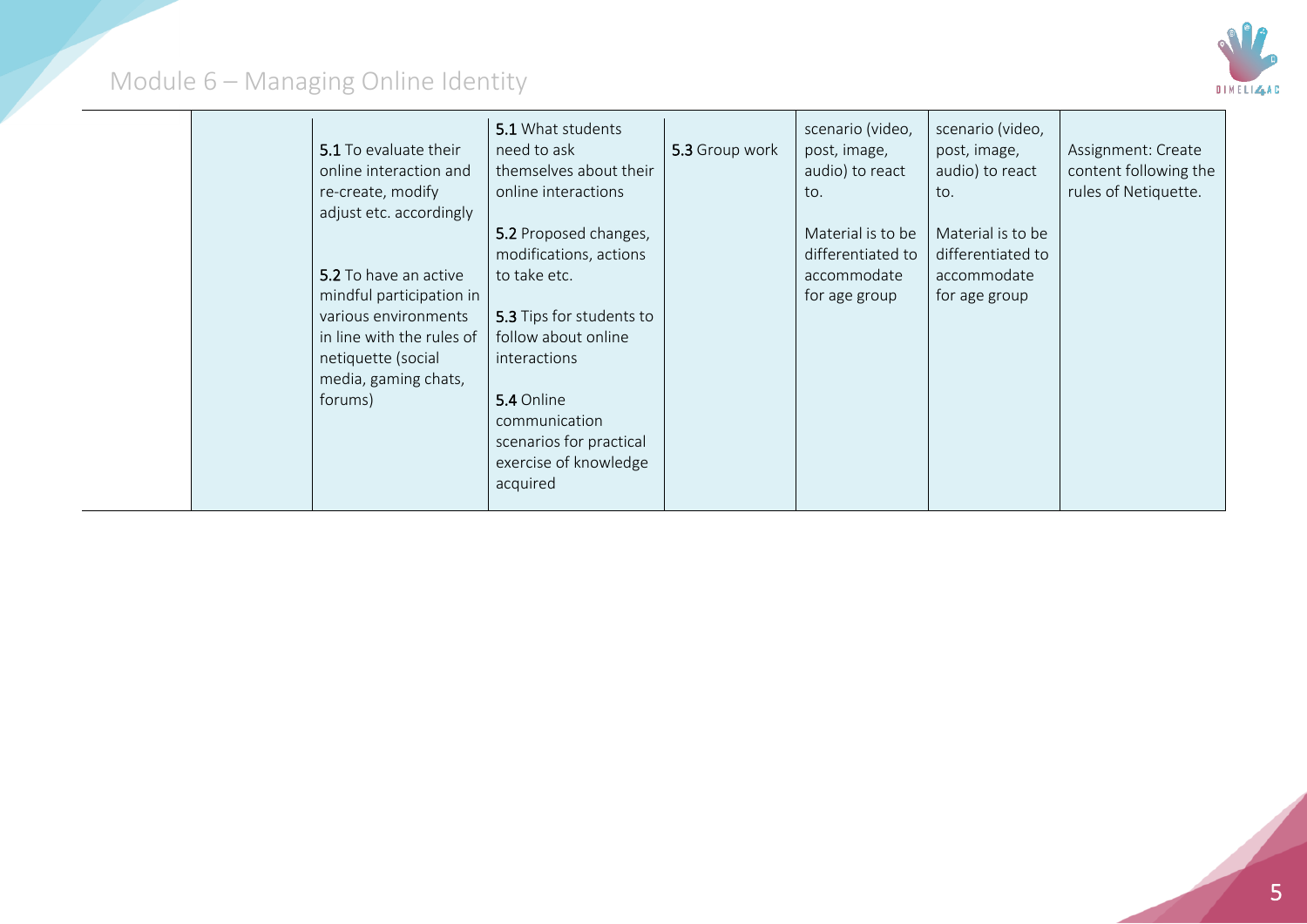

| <b>TOPIC 2</b>                     | Indicators<br>(Level) | <b>Benchmarks</b><br>(Aim)                                                                                                                                                                                                                   | Syllabus                                                                                                                           | Activity                                | Resources /<br>Scenarios<br><b>Basic</b><br>$(10-12 y.o.)$                                     | Resources /<br>Scenarios<br>Advanced<br>$(12-15 y.o.)$                                                | Assessment                                                                                                                                                                                                 |
|------------------------------------|-----------------------|----------------------------------------------------------------------------------------------------------------------------------------------------------------------------------------------------------------------------------------------|------------------------------------------------------------------------------------------------------------------------------------|-----------------------------------------|------------------------------------------------------------------------------------------------|-------------------------------------------------------------------------------------------------------|------------------------------------------------------------------------------------------------------------------------------------------------------------------------------------------------------------|
|                                    | Understand            | For the students to be<br>able:<br>1.1 To know what<br>Digital Footprint is<br>1.2 To understand how<br>digital footprint is<br>formed and what it<br>consists of                                                                            | Topics to be taught by<br>teacher:<br>1.1 Definition of Digital<br>Footprint<br>1.2 How the Digital<br>Footprint is formed         | $1.1 - 1.3$<br>Presentation or<br>video | $1.1$ to $1.3$<br>Presentation or<br>video<br>(additional<br>material to be<br>added later on) | 1.1 to 1.3 online<br>presentation or<br>video<br>(additional<br>material to be<br>added later on)     | Pre-Testing: Quiz for<br>overall knowledge on<br>the subject<br>(what do students<br>know about digital<br>footprint, how it is<br>formed, why it is<br>important, how it can<br>have bad<br>consequences) |
| <b>DIGITAL</b><br><b>FOOTPRINT</b> | Engage /<br>Interact  | For the students to be<br>able:<br>2.1 To recognise the<br>difference between<br>Active Vs. Passive<br>Digital Footprint<br>2.2 To track their<br>digital footprint<br>2.3 To be engaged in<br>the creation of a 'fake<br>digital footprint' | Topics to be taught:<br>2.1 Engaging with the<br>Digital Footprint:<br>Active vs Passive<br>2.2 Tracking your<br>digital footprint | 2.1 and 2.2<br>Presentation or<br>video | 2.1 and 2.2<br>presentation or<br>video                                                        | Online tools for<br>tracking digital<br>footprint<br>(additional<br>material to be<br>added later on) | Quiz:<br>Multiple choice and<br>T/F questions.                                                                                                                                                             |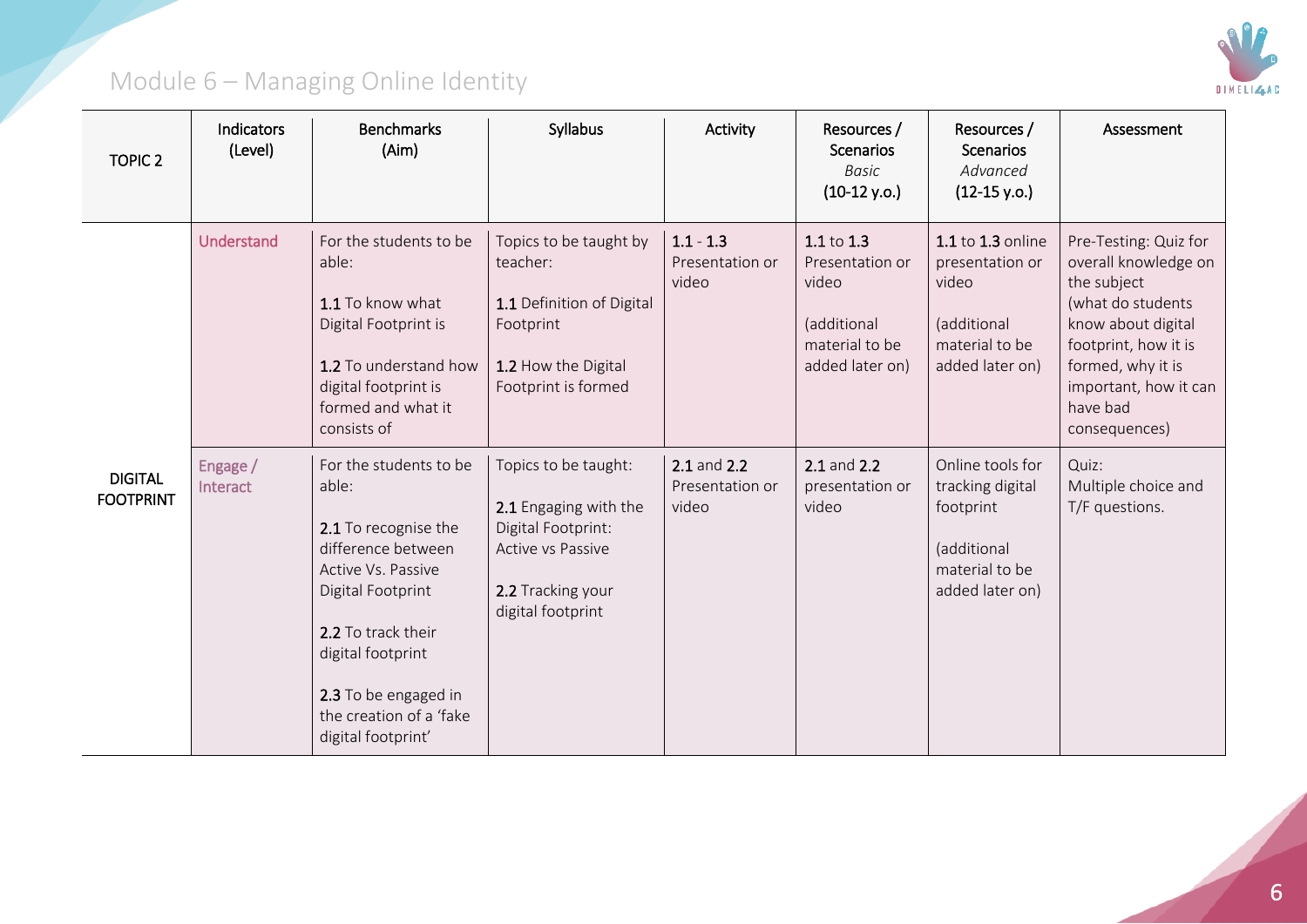

| Analyze  | For the students to be<br>able:<br>3.1 To analyse a given<br>digital footprint<br>3.2 To analyse the<br>importance of their<br>digital footprint (who<br>can see it and why)<br>3.3 To foresee the<br>consequences of their<br>(or another user's)<br>online activity | Topics to be taught:<br>3.1 The importance of<br>the digital footprint:<br>who can see it and why<br>3.2 Potential adverse<br>effects of a "bad"<br>digital footprint                           | 3.1 and 3.2<br>presentation or<br>video<br>Watch video<br>(separate for<br>each age group) | 3.1 to 3.3<br>Presentation or<br>video<br>(additional<br>material to be<br>added later on)                                                                                                                                       | 3.1 to 3.3<br>Presentation or<br>video<br>(additional<br>material to be<br>added later on)                                                                                                                                    | Exercise:<br>Instances of online<br>profiles given to<br>students.<br>What might be the<br>effects (both positive<br>and negative) of the<br>digital footprint seen<br>in these instances? |
|----------|-----------------------------------------------------------------------------------------------------------------------------------------------------------------------------------------------------------------------------------------------------------------------|-------------------------------------------------------------------------------------------------------------------------------------------------------------------------------------------------|--------------------------------------------------------------------------------------------|----------------------------------------------------------------------------------------------------------------------------------------------------------------------------------------------------------------------------------|-------------------------------------------------------------------------------------------------------------------------------------------------------------------------------------------------------------------------------|--------------------------------------------------------------------------------------------------------------------------------------------------------------------------------------------|
| Evaluate | For the students to be<br>able:<br>4.1 To reflect on<br>examples of Digital<br>Footprint<br>4.2 To evaluate good<br>examples of Digital<br>Footprint<br>4.3 To judge bad<br>examples of digital<br>footprint<br>4.4 To follow an<br>evaluation procedure              | Topics to be taught:<br>4.1 Markers of a good<br>digital footprint<br>4.2 Markers of a bad<br>digital footprint<br>4.3 Evaluation<br>procedure-process<br>4.4 Evaluation tools or<br>mechanisms | 4.1 and 4.2<br>Presentation or<br>video<br>Discussion                                      | Students and<br>teacher review<br>instances of<br>Digital<br>Footprints<br>(consisting of<br>emails, online<br>profiles, forum<br>posts etc.)<br>(can be done on<br>handouts<br>passed out in<br>class, or in a<br>presentation) | Students and<br>teacher review<br>instances of<br>Digital<br>Footprints<br>(consisting of<br>emails, online<br>profiles, forum<br>posts etc.)<br>(can be done on<br>handouts passed<br>out in class, or in<br>a presentation) | Instances of Digital<br>Footprint: What is<br>good about each of<br>them? What is bad<br>about each of them?                                                                               |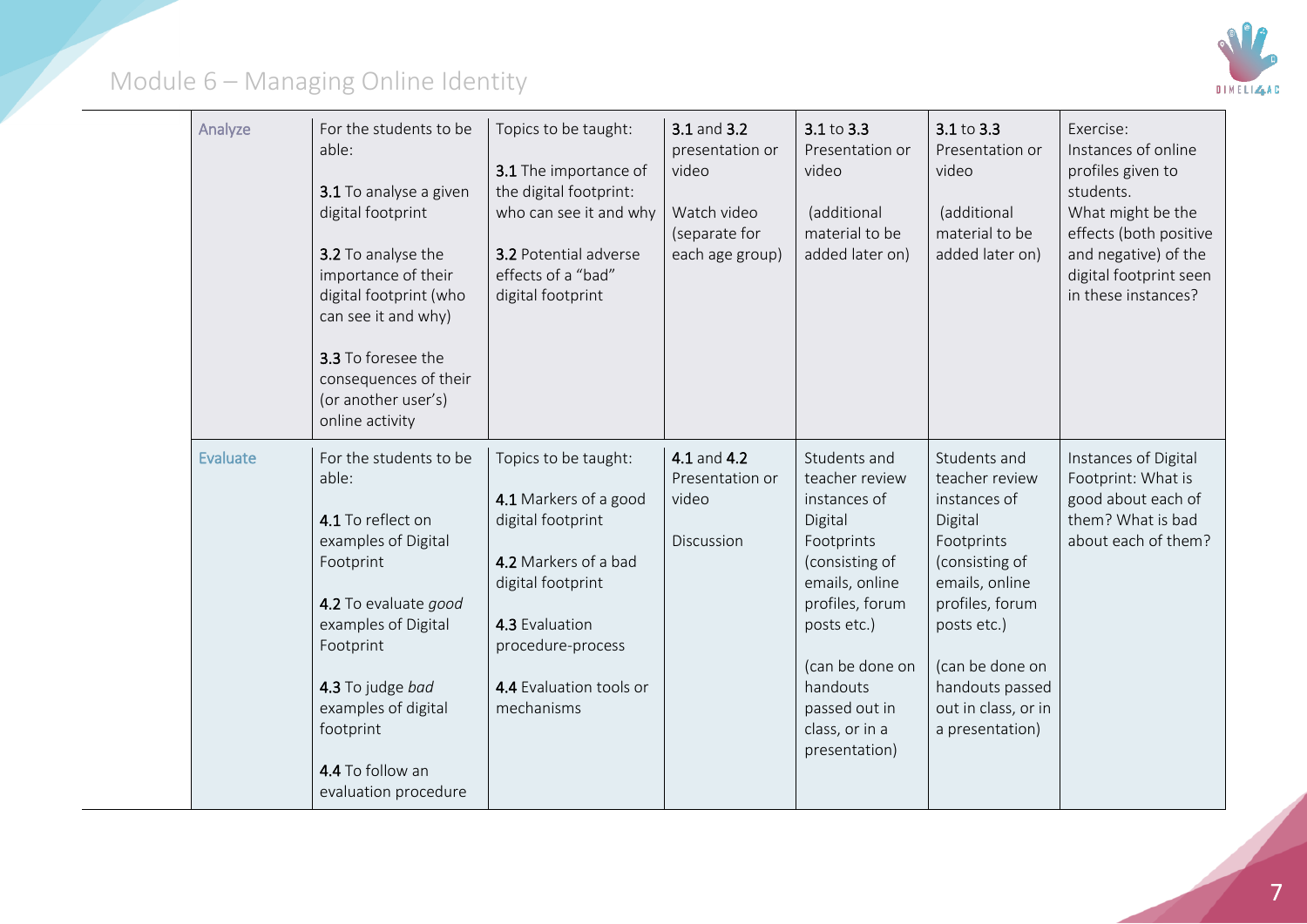

|        | to assess digital<br>footprints                                                                                                                                                                                                                                                                                                                            |                                                                                                                                                                                                                                                                                         |                                                          |                                                                                                                                                                                                                                        |                                                                                                                                                                                                                                                                                                                                                                                                                                             |                                                                                                                                                                                                                                                                 |
|--------|------------------------------------------------------------------------------------------------------------------------------------------------------------------------------------------------------------------------------------------------------------------------------------------------------------------------------------------------------------|-----------------------------------------------------------------------------------------------------------------------------------------------------------------------------------------------------------------------------------------------------------------------------------------|----------------------------------------------------------|----------------------------------------------------------------------------------------------------------------------------------------------------------------------------------------------------------------------------------------|---------------------------------------------------------------------------------------------------------------------------------------------------------------------------------------------------------------------------------------------------------------------------------------------------------------------------------------------------------------------------------------------------------------------------------------------|-----------------------------------------------------------------------------------------------------------------------------------------------------------------------------------------------------------------------------------------------------------------|
| Create | For the students to be<br>able:<br>5.1 To create (modify,<br>re-create) appropriate<br>digital footprint for<br>themselves<br>5.2 To follow useful<br>tips and use their<br>digital footprint to<br>their benefit (for older<br>students)<br>5.3 To propose<br>changes, alternative of<br>online activity etc. to<br>improve a given digital<br>footprint. | Topics to be taught:<br>5.1 What students<br>need to ask<br>themselves about their<br>digital footprint.<br>5.2 Tips for students to<br>follow about their<br>digital footprint<br>5.3 How students can<br>use their digital<br>footprint to their<br>advantage (for older<br>students) | 5.1 and 5.2<br>presentation or<br>video<br>5.3 Scenarios | Scenario:<br>a. Someone tags<br>you in an<br>offensive post.<br>What do you<br>do?<br>b. Your<br>grandmother<br>just added you<br>on Facebook.<br>How much of<br>what is on your<br>profile are you<br>comfortable<br>with her seeing? | Scenario:<br>a. Pretend you<br>are applying for<br>a job. What do<br>you want your<br>future employer<br>to see on your<br>profile?<br>b. Pretend you<br>own a small<br>online business.<br>What is<br>appropriate for<br>customers/busin<br>ess partners to<br>see on your<br>profile?<br>c. Your<br>grandmother<br>just added you<br>on Facebook.<br>How much of<br>what is on your<br>profile are you<br>comfortable<br>with her seeing? | Quiz:<br>Multiple choice and<br>T/F questions.<br>Assignment:<br>Rate your own digital<br>footprint. What is<br>good about it? What<br>is bad about it? What<br>does your digital<br>footprint say about<br>you? How would you<br>change your online<br>habits? |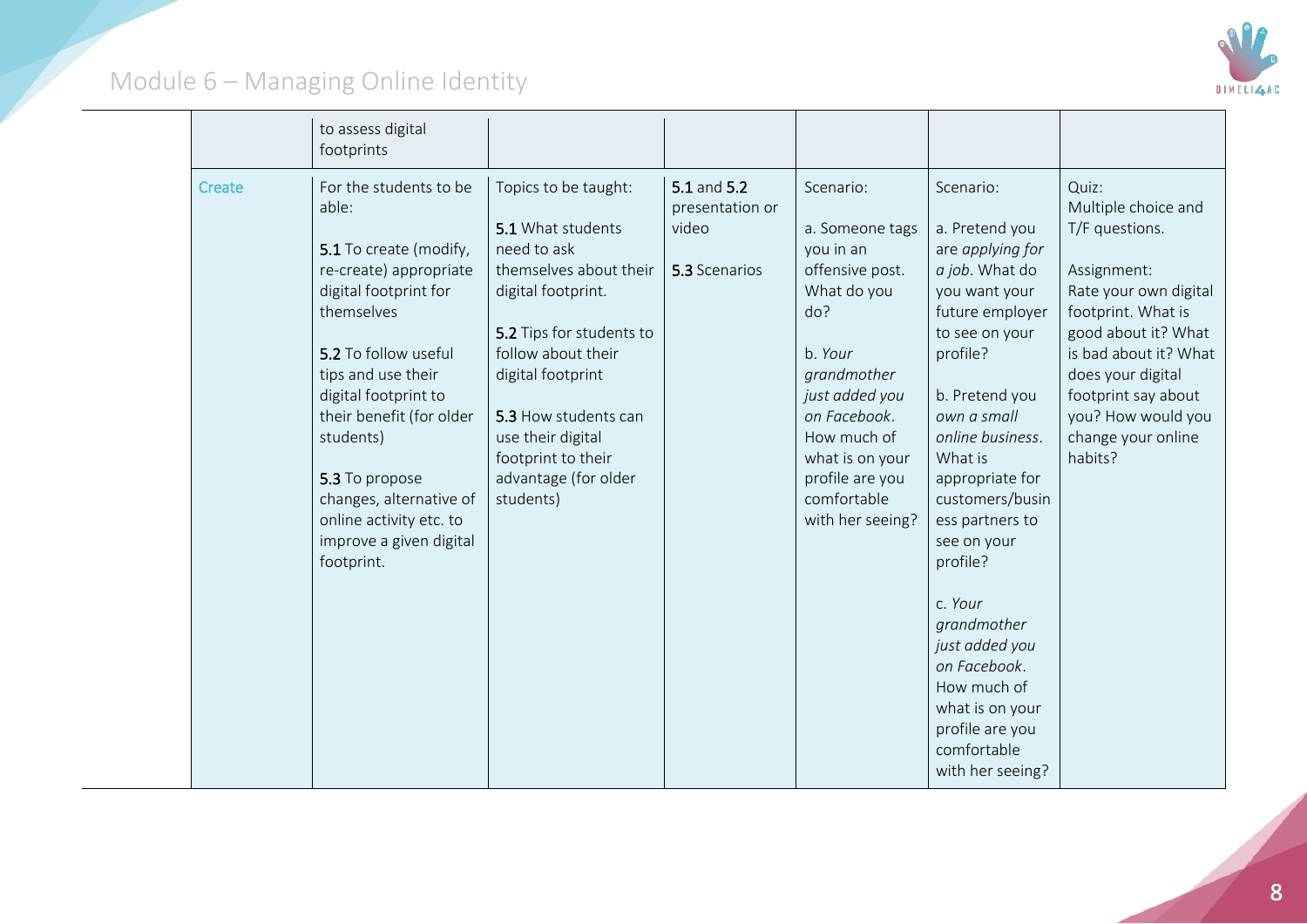

| TOPIC <sub>3</sub>           | Indicators<br>(Level) | <b>Benchmarks</b><br>(Aim)                                                                                                                                                                                                                                                                                                                                            | Syllabus                                                                                                                                                                                                      | Activity                                                     | Resources /<br><b>Scenarios</b><br><b>Basic</b><br>$(10-12 y.o.)$                          | Resources /<br><b>Scenarios</b><br>Advanced<br>$(12-15 y.o.)$                                        | Assessment                                                                                                                                                                                                              |
|------------------------------|-----------------------|-----------------------------------------------------------------------------------------------------------------------------------------------------------------------------------------------------------------------------------------------------------------------------------------------------------------------------------------------------------------------|---------------------------------------------------------------------------------------------------------------------------------------------------------------------------------------------------------------|--------------------------------------------------------------|--------------------------------------------------------------------------------------------|------------------------------------------------------------------------------------------------------|-------------------------------------------------------------------------------------------------------------------------------------------------------------------------------------------------------------------------|
| <b>SCREEN</b><br><b>TIME</b> | Understand            | For the students to be<br>able:<br>1.1 To understand<br>what Screen Addiction<br>İS.<br>1.2 To identify what<br>their peers use their<br>devices for<br>1.3 To understand that<br>screen addiction can<br>come from various<br>mediums (various<br>devices and activities)<br>1.4 To recognise the<br>reasons that make<br>people to become<br>addicted to technology | Topics to be taught by<br>the teacher:<br>1.1 Definition of<br>Screen Addiction<br>1.2 Main screen time<br>activities of teenagers<br>1.3 Types of screen<br>addiction<br>1.4 Reasons for screen<br>addiction | $1.1 - 1.3$<br>Presentation or<br>video                      | 1.1 to 1.3<br>Presentation or<br>video<br>(additional<br>material to be<br>added later on) | 1.1 to 1.3<br>Online<br>presentation or<br>video<br>(additional<br>material to be<br>added later on) | Pre-Testing: Quiz<br>(What do students<br>know about screen<br>addiction, do they<br>think it is a real<br>problem, do they<br>think it's a serious<br>problem, do they<br>think it can affect<br>their lives majorly?) |
|                              | Engage /<br>Interact  | For the students to be<br>able:                                                                                                                                                                                                                                                                                                                                       | Topics to be taught:                                                                                                                                                                                          | 2.1 Presentation<br>or video<br>2.2 Presentation<br>or video | 2.1 and 2.2<br>Presentation or<br>video                                                    | 2.1 and 2.2<br>Presentation or<br>video                                                              | Quiz:<br>Multiple choice and<br>T/F questions.                                                                                                                                                                          |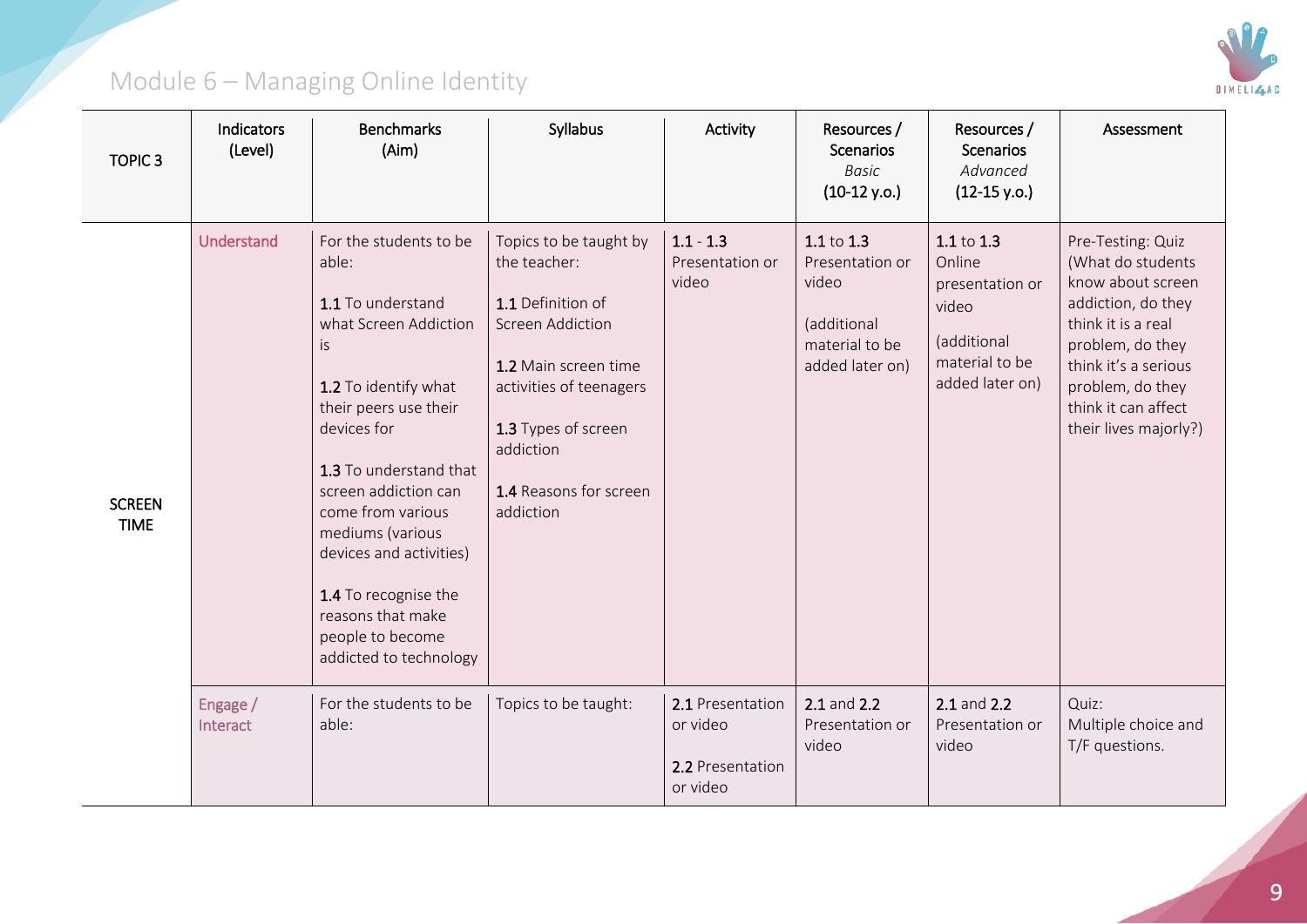

|         | 2.1 To recognise what<br>constitutes a healthy<br>use of technology<br>2.2 To differentiate<br>between healthy use<br>of the technology and<br>unhealthy use<br>2.3 To be engaged with<br>technology as a tool<br>for a purpose (i.e. the<br>goal is not the internet,<br>it is only a means to an<br>end)<br>2.4 To take an active<br>role in the healthy use<br>of technology as a tool<br>for various purposes | 2.1 Indicators of<br>healthy screen time<br>2.2 Technology: a tool<br>to be used with<br>caution<br>2.3 Ways to measure<br>screen use. |                              | (additional<br>material to be<br>added later on)                                                                                          | (additional<br>material to be<br>added later on) |                                                                                                                                                                                                                          |
|---------|-------------------------------------------------------------------------------------------------------------------------------------------------------------------------------------------------------------------------------------------------------------------------------------------------------------------------------------------------------------------------------------------------------------------|----------------------------------------------------------------------------------------------------------------------------------------|------------------------------|-------------------------------------------------------------------------------------------------------------------------------------------|--------------------------------------------------|--------------------------------------------------------------------------------------------------------------------------------------------------------------------------------------------------------------------------|
| Analyze | For the students to be<br>able:<br>3.1 To analyse the<br>reasons for screen<br>time moderation<br>3.2 To analyse the<br>consequences of<br>excessive screen time                                                                                                                                                                                                                                                  | Topics to be taught:<br>3.1 Reasons for screen<br>time moderation.<br>3.2 Consequences of<br>excessive screen time.                    | 3.1 Presentation<br>or video | https://www.yo<br>utube.com/watc<br>h?v=0Me0Tn22<br>ZHk<br>Video with<br>useful<br>information that<br>can be included<br>in presentation | (material to be<br>added later on)               | Class discussion led<br>by teacher: Do<br>students think it is<br>important to control<br>their screen time? Is<br>it something that<br>they have tried to do<br>before? Do they<br>know someone<br>facing this problem? |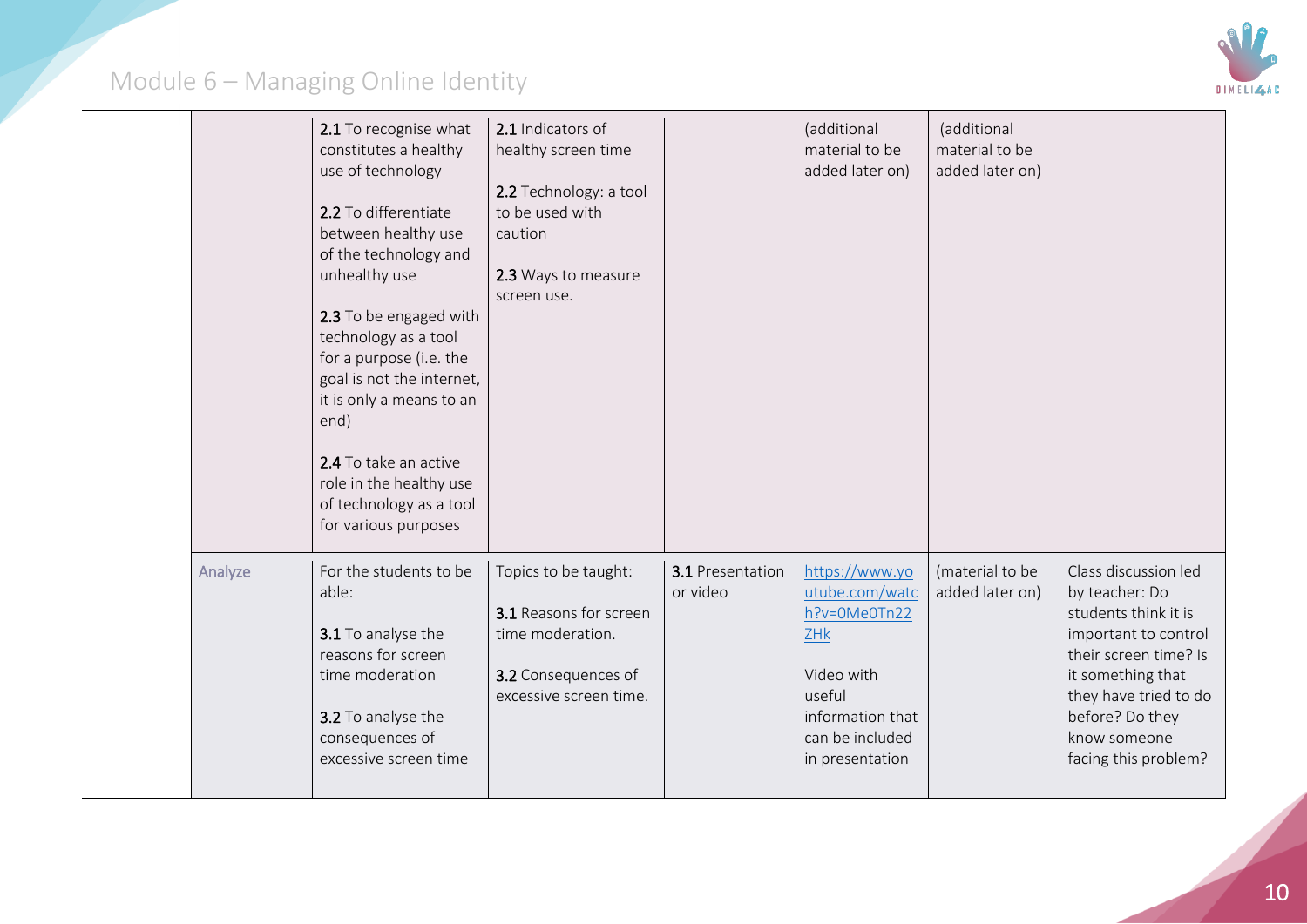

|                 |                                                                                                                                                                                                                                                                                                                                          |                                                                                                                                                                                                                      |                                         | but not suitable<br>for the class                                                                                                                                                                                                                                                                                                                                                                                                          |                                                                                                                                                                                                                                                                                                                                                                                                                                            | Are they in control of<br>their screen time?   |
|-----------------|------------------------------------------------------------------------------------------------------------------------------------------------------------------------------------------------------------------------------------------------------------------------------------------------------------------------------------------|----------------------------------------------------------------------------------------------------------------------------------------------------------------------------------------------------------------------|-----------------------------------------|--------------------------------------------------------------------------------------------------------------------------------------------------------------------------------------------------------------------------------------------------------------------------------------------------------------------------------------------------------------------------------------------------------------------------------------------|--------------------------------------------------------------------------------------------------------------------------------------------------------------------------------------------------------------------------------------------------------------------------------------------------------------------------------------------------------------------------------------------------------------------------------------------|------------------------------------------------|
| <b>Evaluate</b> | For the students to be<br>able to:<br>4.1 To identify any<br>signs of screen<br>addiction in<br>themselves<br>4.2 To critically<br>evaluate the use of<br>screen and the<br>potential of screen<br>addiction in others<br>4.3 To reflect on<br>various behaviours<br>(their own and their<br>peers) that may lead to<br>screen addiction | Topics to be taught:<br>4.1 Signs of screen<br>addiction (internal)<br>4.2 Signs of screen<br>addiction (external)<br>4.3 Addictive online<br>behaviours<br>4.4 Ways to evaluate<br>and measure online<br>behaviours | $4.1 - 4.3$<br>Presentation or<br>video | Group work:<br>Divide class in 2<br>groups, 1<br>scenario for<br>each group:<br>a. Screen time<br>behavioural<br>patterns of an<br>individual.<br>Would you say<br>might be facing<br>issues with<br>controlling their<br>screen time?<br>b. Description of<br>the <i>emotions</i> of<br>an individual<br>with regards to<br>their screen<br>time. Would you<br>say might be<br>facing issues<br>with controlling<br>their screen<br>time? | Group work:<br>Divide class in 2<br>groups, 1<br>scenario for<br>each group:<br>a. Screen time<br>behavioural<br>patterns of an<br>individual.<br>Would you say<br>might be facing<br>issues with<br>controlling their<br>screen time?<br>b. Description of<br>the <i>emotions</i> of<br>an individual<br>with regards to<br>their screen<br>time. Would you<br>say might be<br>facing issues<br>with controlling<br>their screen<br>time? | Quiz:<br>Multiple choice and<br>T/F questions. |